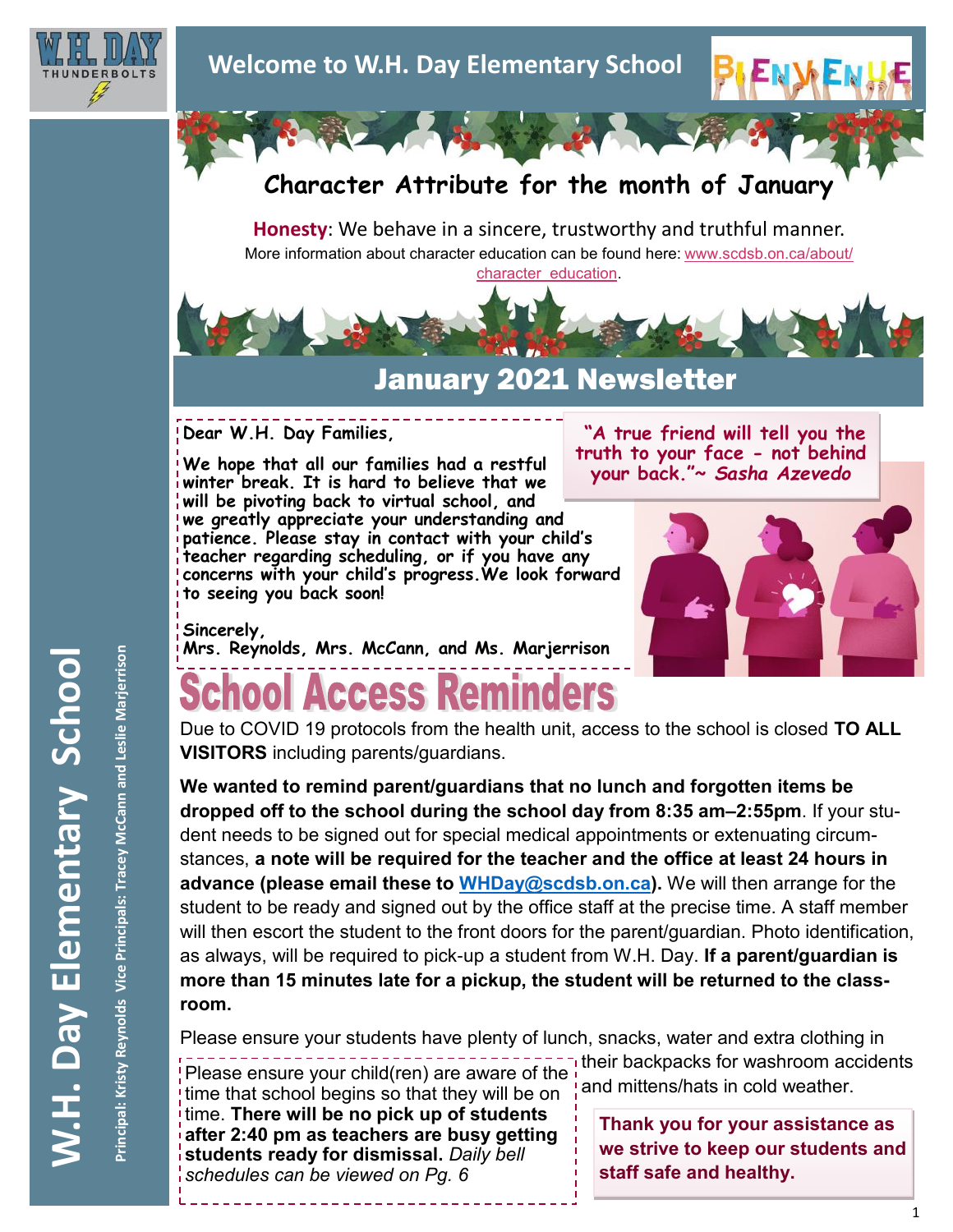#### **Updates to the School Screening Tool for the 2021-22 school year - international travel**

Recently, the [COVID-19 school and child care screening tool](https://can01.safelinks.protection.outlook.com/?url=https%3A%2F%2Fcovid-19.ontario.ca%2Fschool-screening%2F&data=04%7C01%7Cafarrell%40scdsb.on.ca%7Cf7af1515da514fb5da6808d99a358863%7C573d7e64d5434fd8b3da0c64adc4eb35%7C1%7C0%7C637710376967295545%7CUnknown%7CTW) was updated to reflect the return to school requirements for students who are returning from international travel. Individuals who are unvaccinated and returning from international travel may not attend school or child care for 14 days upon their return. For further clari-



ty, while unvaccinated children and those under the age of 12 are exempt from federal quarantine if they travelled with a fully vaccinated companion, they may not attend school or child care for 14 days upon their return. Individuals with all other quarantine exemptions (e.g. travelling for cross-border custody arrangements, travelling for medical treatment) may continue to attend school or child care.

Daily COVID-19 **Self-Screening Tools** 

#### **Daily COVID-19 self-assessment**

All students and staff are required to complete the daily COVID-19 selfassessment prior to entering SCDSB schools and buildings, using the provincial self-assessment tool. Students or staff with symptoms must stay home from school. To access the COVID-19 self-assessment tool, please visit [https://covid-](https://covid-19.ontario.ca/school-screening/)[19.ontario.ca/school-screening/.](https://covid-19.ontario.ca/school-screening/)

## **Interested in learning more about IEPs and school-based assessments? Join us for a virtual special education outreach session**

In 2022, the Simcoe County District School Board (SCDSB) is hosting virtual special education outreach sessions to assist parents/guardians in learning more about programs, supports and ways that we work together to support students with special education needs.

On Jan. 13, join us for the first session, 'IEPs and school-based assessments – information for parents/ guardians.' This virtual presentation will run from 6:30 to 7:30 p.m. and will include opportunities for participants to share their questions regarding IEPs and school-based assessments.

For more information and to register visit: https://www.scdsb.on.ca/elementary/special education.

**High school information events for Grade 8 students** 

Is your child starting Grade 9 next year? High school information events will happen virtually this winter. Stu-



dent leaders and staff at the school will give an overview of what's new and what to expect. Please visit your school's website for more information.

#### **Kindergarten registration for September 2022 is open!**

Kindergarten is the beginning of a wonderful journey of learning and we want your child to begin their journey in a SCDSB school! Do you have a child who is turning four in 2022? If so, we invite

you to register your child for kindergarten. To register online or for more information visit: [www.scdsb.on.ca/](http://www.scdsb.on.ca/elementary/planning_for_school/kindergarten)

[elementary/](http://www.scdsb.on.ca/elementary/planning_for_school/kindergarten) [planning\\_for\\_school/](http://www.scdsb.on.ca/elementary/planning_for_school/kindergarten) kindergarten

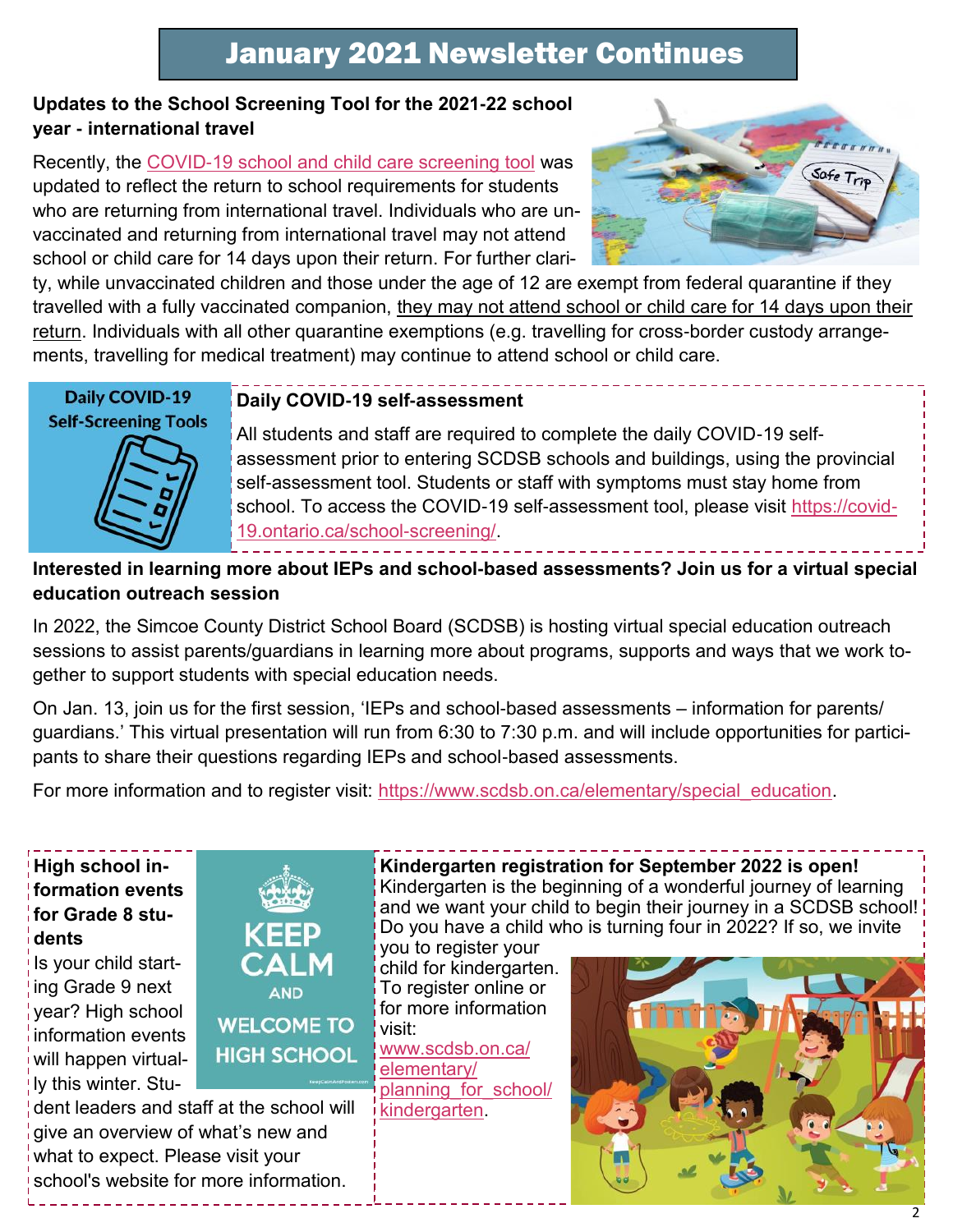

#### **Join us! A learning series for parents/guardians**

Mental health and well-being continues to be a key strategic priority within the SCDSB. We are pleased to announce a new three-year partnership with Pine River Institute (PRI). The Centre for Family Initiatives at Pine River Institute (CFI@PRI) will provide several multi-part learning series focused on student mental health and well-being to SCDSB families, staff and within the SCDSB's broader school communities.

There are three upcoming webinars in the learning series specifically planned for parents and guardians during this school year.

| Jan. 25, 2022  | Understanding and Managing Screen Time                  |
|----------------|---------------------------------------------------------|
| March 29, 2022 | Connection and Empathy in Response to Behaviour         |
| May 19, 2022   | <b>Understanding Addiction and Addictive Behaviours</b> |

We hope you save these dates in your calendar and join us for these learning opportunities. For more information and to register, please visit the mental health and well-being page on the SCDSB website: [https://bit.ly/3jGaC74.](https://can01.safelinks.protection.outlook.com/?url=https%3A%2F%2Fbit.ly%2F3jGaC74&data=04%7C01%7Cafarrell%40scdsb.on.ca%7Cec4ecedd6fe14e8d9f3708d999468884%7C573d7e64d5434fd8b3da0c64adc4eb35%7C1%7C0%7C637709350472482142%7CUnknown%7CTWFpbGZsb3d8eyJWIjoiMC4wLjA)

Pine River Institute is a live-in treatment centre and outdoor leadership experience for youth aged 13 to 19 struggling with addictive behaviours and often other mental health issues. Combining therapy with a fullyaccredited education program, PRI reinforces the healthy life skills required for a successful future. CFI@PRI extends PRI's knowledge, experience and evidence-informed treatment approach to families and care providers in the community to support youth mental wellness and prevent the need for more intensive interventions. Learn more about PRI by visiting their website at [www.pineriverinstitute.com.](http://www.pineriverinstitute.com)



OUNTY STUDENT TRANSPORTATION CONSORTIUM

#### **Inclement weather and bus cancellation information reminder**

All information regarding cancelled buses in Simcoe County is posted on the Simcoe County Student Transportation Consortium (SCSTC)'s bus information website at [www.simcoecountyschoolbus.ca.](file://///adminvs01/diroff/Communications/Communications%20Department/School%20Newsletter%20Items/2020-2021/October/www.simcoecountyschoolbus.ca) Our school is in the South zone. When buses are cancelled, schools remain open for student learning, unless otherwise noted. School staff are expected to plan for such emergencies in order to transition students who are unable to attend due to inclement weather to their online platforms (Google Classroom and/or SCDSBhub [Brightspace by D2L]) and continue with academic programming. It is always a family decision whether or not it is safe for their child(ren) to leave for school under severe weather conditions.

The SCSTC and bus operators try to make the decision to cancel school buses before 6 a.m. and make every effort to post announcements before 7 a.m. Inclement weather cancellations are effective for the whole day and buses cancelled in the morning will not run at the end of the day. You can follow the SCSTC on Twitter [@SCSTC\\_SchoolBus](https://twitter.com/SCSTC_SchoolBus?ref_src=twsrc%5Egoogle%7Ctwcamp%5Eserp%7Ctwgr%5Eauthor) for bus cancellations and other information. You can also subscribe to receive bus delay notifications here: [https://scstc.ca/Subscriptions/Login.aspx.](https://scstc.ca/Subscriptions/Login.aspx)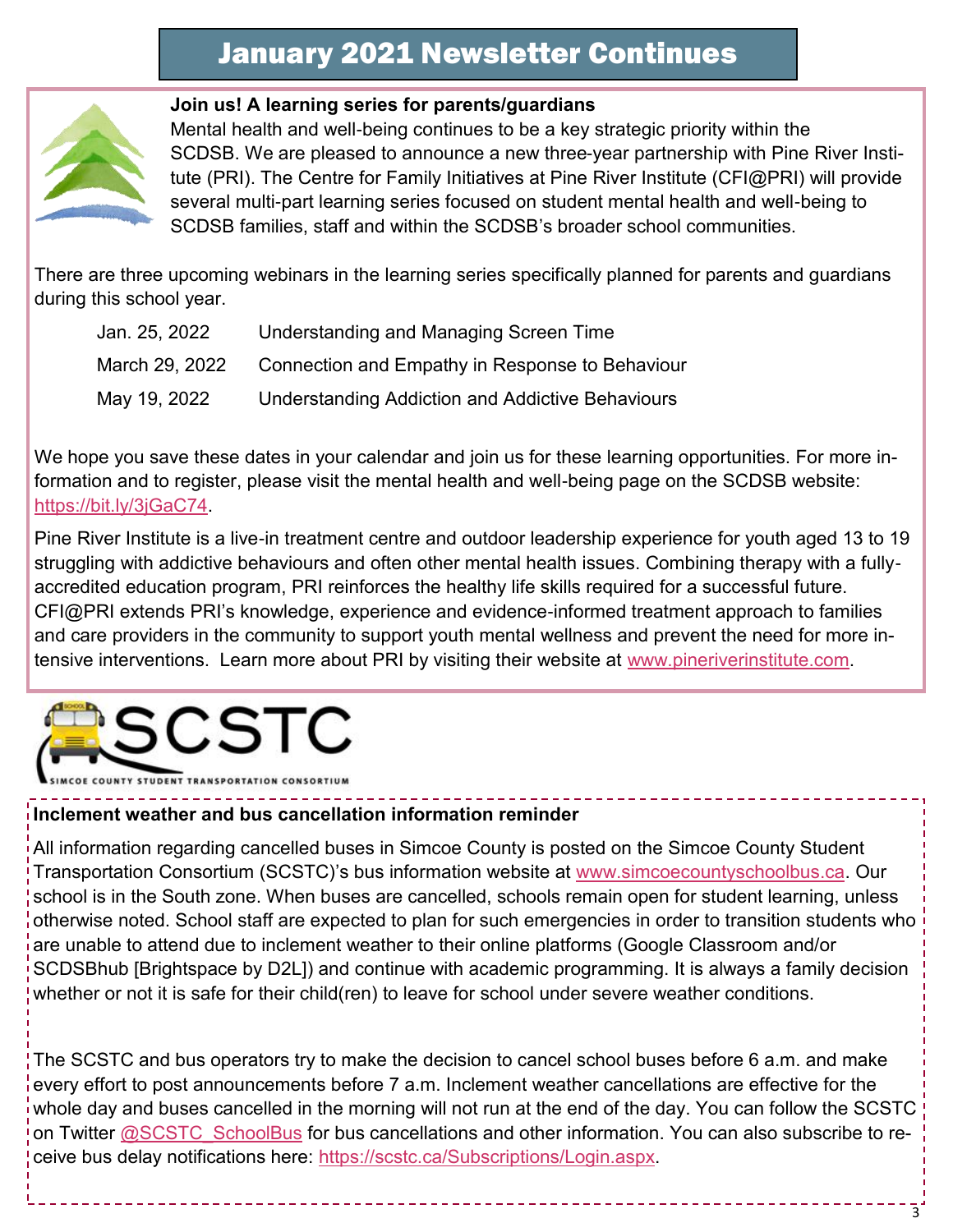## **Math @Home parent series**

Thank you to everyone who completed the parent survey. The winners of the prizes will be notified in January. The SCDSB math department is offering three evening virtual sessions for caregivers of SCDSB students. These sessions will focus on practical and fun ways to support students with their mathematics learning and engagement at home. Participants will receive a math pack of resources to use at home, and must pre-register for each of the sessions by visiting this link: [https://bit.ly/](https://bit.ly/SCDSBMathAtHomeRegistration) [SCDSBMathAtHomeRegistration.](https://bit.ly/SCDSBMathAtHomeRegistration)

## **Having fun with math facts @Home**

Tuesday, Feb. 17, 2022 7 to 8 p.m.

This session will explore practical, intentional, and fun ways to practice math facts at home. Participants will leave with ideas, games, and activities to support their child in becoming fluent with their math facts.

## **Making math connections @Home**

Thursday, March 24, 2022

7 to 8 p.m.

This session will explore where we find numbers, patterns, measures, and shapes in our daily lives.



Participants will learn about practical ways to help their child notice and wonder about the math in their world.

## **Problem solving @Home**

Wednesday, April 26, 2022 7 to 8 p.m.



This session will explore how to encourage children to be active thinkers and problem solvers, both in math and around the house. Participants will learn about how solving problems at home can help their children solve problems in math class.

Participants must pre-register for the sessions they wish to attend. Registered participants will receive a math @Home pack of hands-on resources that will be sent to the school indicated on the registration form.



#### **School playground structures are closed for the winter**

Every winter, school playground structures are closed. Students are made aware of this during school hours through announcements and staff reminders during breaks. This may not be well known throughout the community, despite signs indicating that playground structures are a winter hazard and are closed. The Canadian Standards Association regulations make recommendations for the depth of ground cover required to minimize injuries (e.g., sand,

pea gravel or wood chips). These surfaces cannot be maintained when the ground freezes. Injuries from falling would be more significant on frozen ground. We strongly recommend that you do not allow your children to play on any structures while the ground is frozen.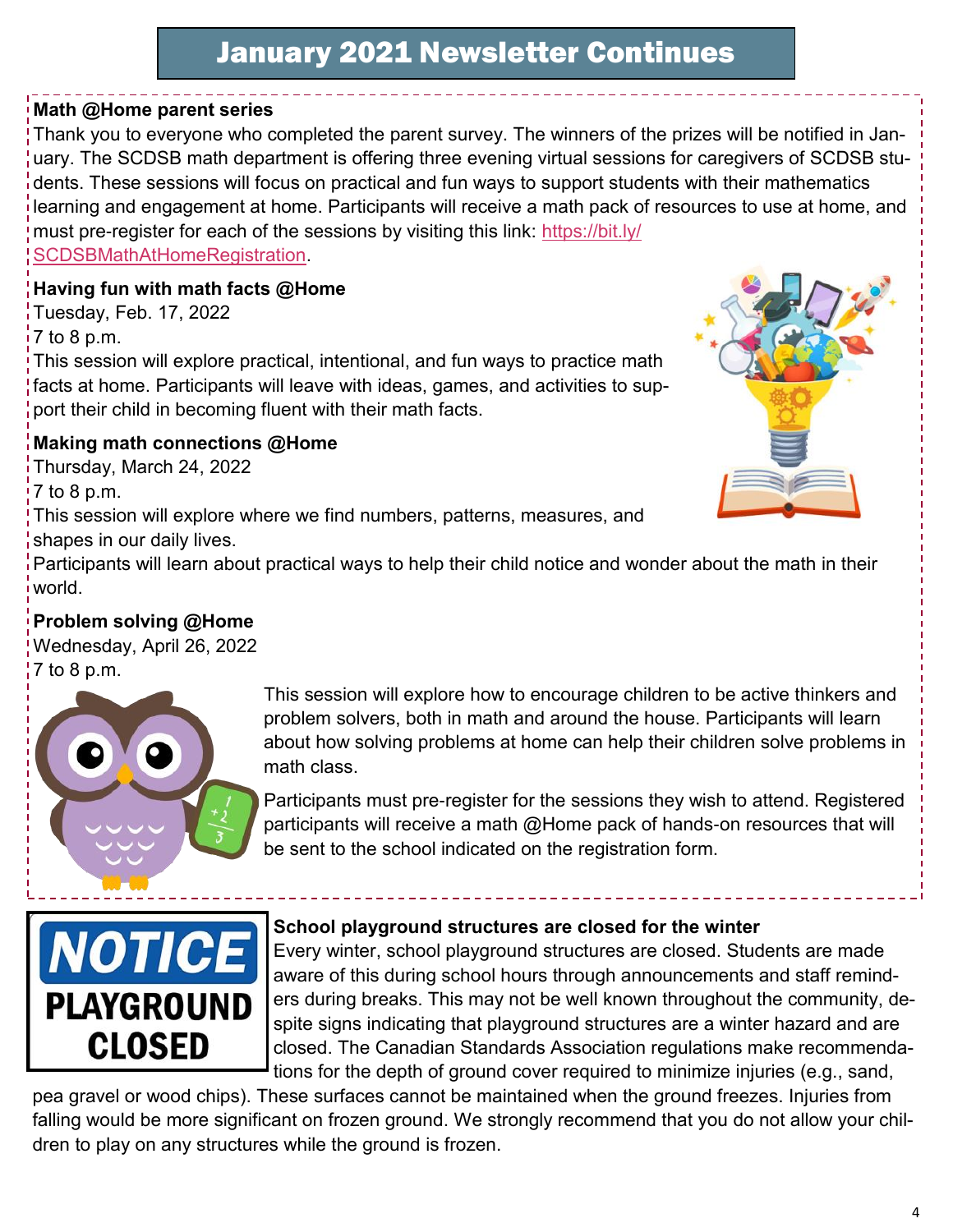# **Heritage Recognition for the month of January**

### **Tamil Heritage Month**

Tamils began migrating to Ontario as early as the 1940s. The province of Ontario recognizes the valuable contributions that Tamil Canadians have made to Ontario's social, economic, political and cultural fabric. For more information, visit [https://www.ontario.ca/laws/](https://www.ontario.ca/laws/statute/14t04) [statute/14t04.](https://www.ontario.ca/laws/statute/14t04)

### **January PA Day (elementary only)**

Please note that Friday, Jan. 28 is a PA Day for elementary SCDSB students, both Learn@Home and in school. Please refer to the 2021-2022 School Year Calendar on the SCDSB website for more information: [www.scdsb.on.ca/](http://www.scdsb.on.ca/elementary/planning_for_school/school_year_calendar) elementary/planning for school/school year calendar.

### **Is it time for your child to have a dental check-up? Let us help!**

The Oral Health Team at the Simcoe Muskoka District Health Unit is now available to provide a variety of dental health services for children and youth aged 0–17 at our various clinic locations. We can provide dental screenings, answer



questions and guide you through the dental options that are available for your child through Healthy Smiles Ontario. If you don't have a dentist, we can provide you with options of dental offices that can help.

This is your personal invitation to contact us to discuss your child's dental needs and to ensure their dental concerns are addressed. For more information, contact the Simcoe Muskoka District Health Unit:

Monday to Friday, 8:30 a.m. to 4:30 p.m. at 705-721- 7520 or toll free at 1-877-721-7520, ext. 5867.

*Information provided by the Simcoe Muskoka District* 

# **JANUARY**



**Holy Days & Holidays**

- Temple Day (Solar New Year) Buddhism
- New Year's Dav Christianity
- New Year's Day Canadian Holidav
- **Birth of Guru Gobind Singh** Sikhism
- Epiphany Christianity
- Christmas (J) Christianity
- Linji Memorial Buddhism
- Lohri Hinduism
- Maghi Sikhism
- New Year's Day (J) Christianity
- **Makar Sankranti** IД Hinduism
	- Magha begins Buddhism
- Mahāyāna New Year 18-20 Buddhism
	- Epiphany (J) 19 Christianity
		- Honen Shonin Memorial Buddhism